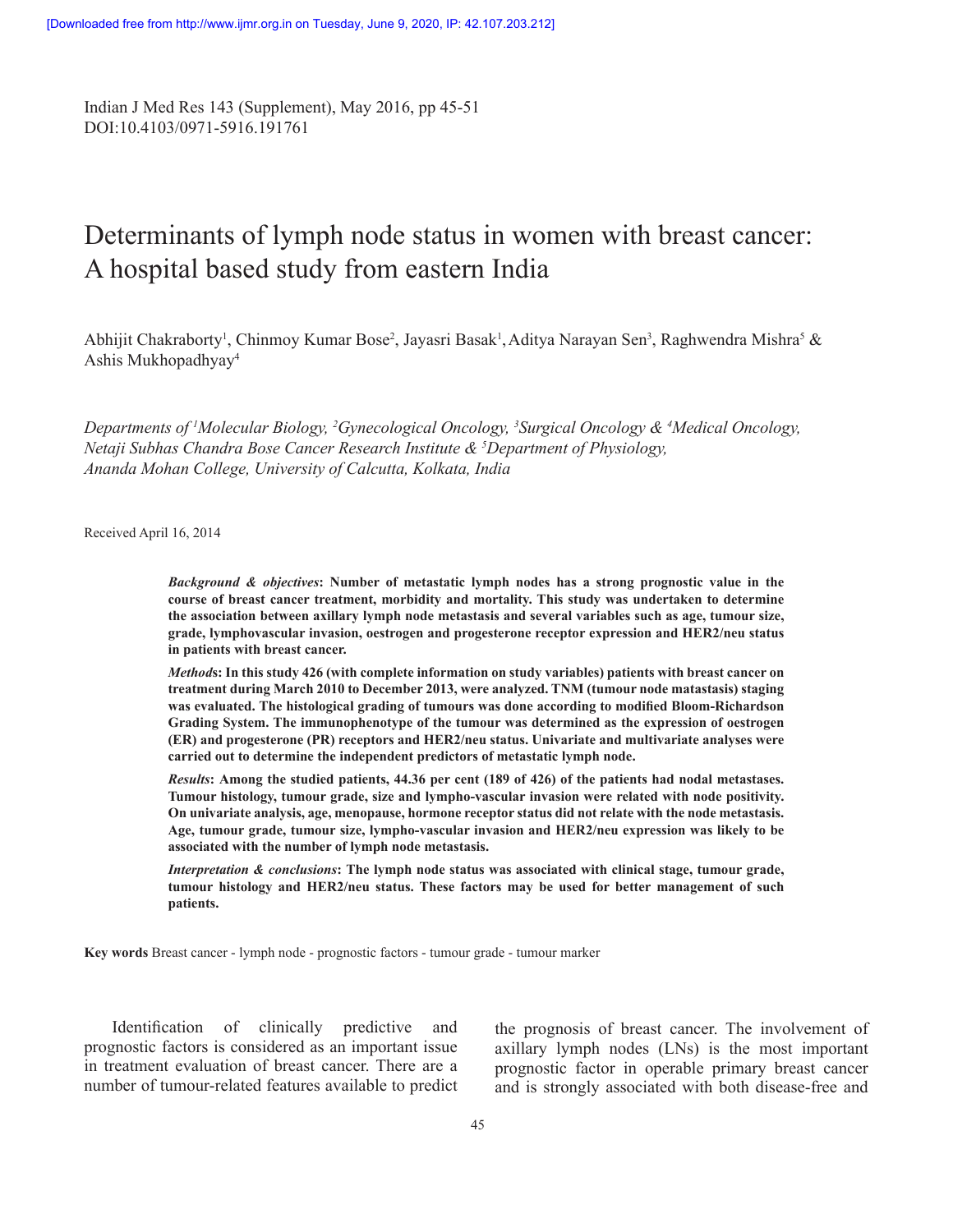overall survival<sup>1</sup>. The nodal system constitutes a major part of the peripheral lymphoid tissues in mammals. Histologic evaluation of axillary lymph nodes which includes serial sectioning of paraffin tissue blocks and immunohistochemical (IHC) staining, aids in detection of metastases. Elderly women with breast cancer are known to be associated with an increased probability of getting nodal involvement<sup>2</sup>. In another study it was proposed that tumours of elderly patients had more favourable biologic characteristics<sup>3</sup> and had a decrease in LNs involvement4 . Voordeckers *et al*<sup>5</sup> have suggested the use of number of involved nodes. The objective of this study was to determine independent determinants like age, tumour chronology (tumour size), tumour biology (tumour grade, lymphovascular invasion and the hormone receptor status) and growth factor (HER2/ neu status) of the lymph node status in breast cancer patients.

## **Material & Methods**

Five hundred fourteen newly diagnosed patients with breast cancer along with their complete clinical information were selected for the study. All of them had undergone the surgical treatment at the department of Surgery, Netaji Subhas Chandra Bose Cancer Research Institute (NCRI), Kolkata, India, during March 2010 to December 2013. Those patients who were treated for local recurrence, with only a carcinoma *in situ*, who were receiving neo-adjuvant therapy and those suffering from primary metastatic disease, were excluded. The final sample included 426 women. In each case at the time of diagnosis, age, menopausal status, pathologic tumour size, histologic subtype (including grade), number of lymph nodes dissected and number of positive nodes (burden of node positivity), lymphovascular invasion (LVI), hormonal receptor status and the HER2 (human epidermal growth factor receptor 2)/neu receptor status of the surgical specimen, were assessed. Axillary sampling (AS) was done for all the cases. All samples were collected from patients after surgery and prior to chemotherapy.

The study was approved by the Ethical Committee of our Institute and written informed consent was obtained from all participants.

*Histochemistry*: All tissue specimens were fixed by keeping them in 10 per cent formalin overnight and paraffin wax embedded; 4 µm sections were cut and stained with hematoxylin and eosin (H&E). After fixing, microscopic examination of the specimen was done and findings were recorded. Size, quadrant and

focality were assessed accurately. Lymph nodes were retrieved, numbers were noted, and grossly uninvolved nodes were submitted in entirety for processing whereas sections of grossly involved nodes were taken. Specimens were processed and studied in detail to get the information about the tumour morphology according to WHO classification (*http://codes.iarc. fr/topography/C50#174*) and guidelines. Grading of tumours was done according to Bloom-Richardson Grading System<sup>6</sup>. Benign tumours were excluded from the study. LVI was assessed on HE stained slides, as defined by Rosen and Oberman<sup>7</sup>. Tumour cell emboli within endothelium-lined vascular spaces are seen on HE stained slides of the breast cancer<sup>8</sup>.

*Immunohistochemistry*: Details of the immunohistochemistry (IHC) for oestrogen receptor (ER), progesterone receptor (PR) and HER2/neu were collected from histopathology records for each case. Commercially available antibodies for ER, PR and HER2/neu were used in the study. After tissue pretreatment including steam antigen retrieval and protein block, slides were incubated with antibody as per instruction given in the commercial kit (Leica Microsystems, Wetzlar, Germany).

For the analysis of data, the patients were categorized in two ways. Firstly, the patients were categorized according to age group encompassing a period of ten years, starting with early age of cancer; group I: 25-35 yr; group II :  $>35-45$  yr; group III:  $>45-55$  yr; and group IV:  $>55$  yr. Secondly, they were divided according to the presence of number of positive lymph nodes (pN1: 1-3; pN2: 4-9; pN3a :10-15 and pN3b: 16+) adapted from National Cancer Institute, stage information for breast cancer: *http://www.cancer. gov/types/breast/hp/breast-treatment-pdq#link/695 toc*. Staging of tumour was recorded based on TNM (tumour node metastasis) staging system and AJCC Cancer Staging Manual<sup>9</sup> of American Joint Committee on Cancer.

*Statistical analysis*: The association between the selected variables of tumour chronology and biology, and lymph node involvement was determined by using chi*-*square test. Multivariate logistic regression (MLR) analysis was carried out with the parameters found significantly associated in univariate analysis to determine the independent predictors of axillary node metastases. The area under the receiver operating characteristic (ROC) curve were calculated for independent predictors, area under the curve (AUC)=0.5 was taken as reference.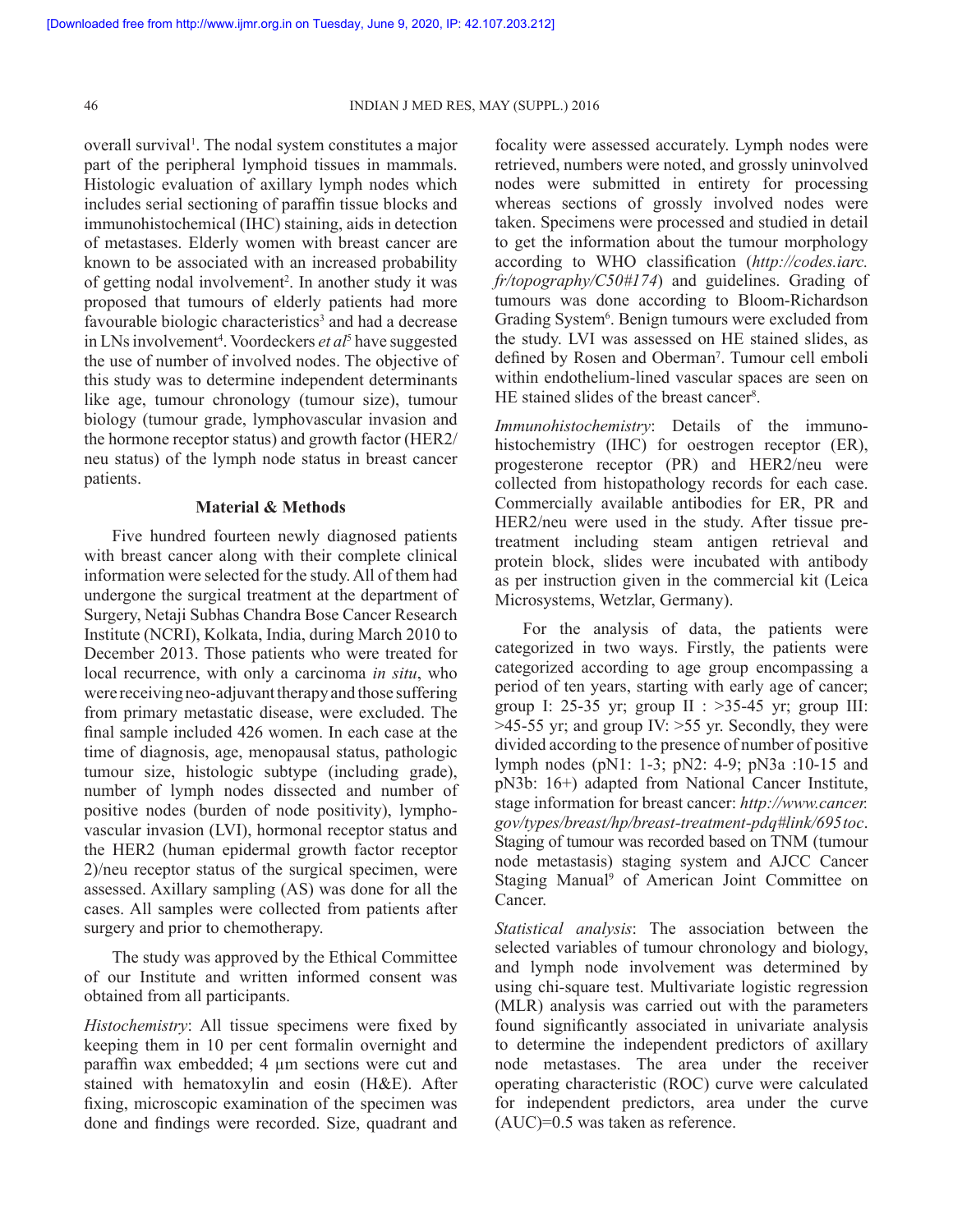## **Results**

Of the 426 patients, 332 (77.93%) underwent the modified radical mastectomy (MRM) and the remaining underwent breast conservative surgery (BCT). Average age of the patients was 48.4 yr (median=47, range 26-78 yr). Twenty five (5.87%), 147 (34.51%), 178 (41.78%) and 76 (17.84%) patients were categorized in groups I, II, III and IV, respectively. Of the 426 patients, 242 (56.8%) were found to be pre-menopausal and the remaining 184 (43.19%) were post-menopausal. LN metastasis was observed in 189 (44.37%) patients. The mean number of axillary lymph nodes was 8.67±0.31 (median 8; range 1-24). Most common TNM stage observed was stage II (n=260, 61.03%), followed by stage III (n=142, 33.3%) (Table I).

In our study, histological results revealed that the most common ductal carcinoma was prevalent among 303 (71.13%) patients; 34 patients (7.98%) were found with lobular carcinoma and the remaining 89 (20.89%) were found with other types of carcinoma. Ninety patients (21.13%) had grade 1 tumour whereas 220 (51.64%) and 116 (27.23%) patients had grades 2 and 3 tumours, respectively. T2 (47.89%, n=204) stage was the most common pathological T stage followed by T3 (42.49%, n=181) and T1 (9.62%, n=41) LVI was present in 69 (16.19%) patients. In patients who had no LVI,

|                         | Table I. TNM staging of tumours among the patients |                 |            |
|-------------------------|----------------------------------------------------|-----------------|------------|
| Stage                   |                                                    | No. of<br>cases | Percentage |
| Stage I $(n=24)$        |                                                    |                 |            |
|                         | T1N0M0                                             | 24              | 5.63       |
| Stage II $(n=260)$      |                                                    |                 |            |
| Stage II A              | T0N1M0                                             | $\Omega$        | $\theta$   |
| $(n=146)$               | T1N1M0                                             | 17              | 3.99       |
|                         | T2N0M0                                             | 129             | 30.28      |
| Stage II B<br>$(n=114)$ | <b>T2N1M0</b><br>30                                |                 | 7.04       |
|                         | T3N0M0                                             | 84              | 19.71      |
| Stage III $(n=142)$     |                                                    |                 |            |
| Stage III A             | T2N2M0                                             | 45              | 10.56      |
| $(n=127)$               | <b>T3N1M0</b>                                      | 63              | 14.78      |
|                         | T3N2M0                                             | 19              | 4.46       |
| Stage III B<br>$(n=15)$ | T4 any NM0                                         | $\Omega$        | $\theta$   |
|                         | Any T N3M0                                         | 15              | 3.52       |
| Stage IV                |                                                    |                 |            |
| Distance metastatic     |                                                    | 0               | $\Omega$   |

38.97 per cent (n=136) had axillary node metastases, compared with 76.81 per cent (n=53) of patients where LVI was reported (Table II). Among these patients, 272 (63.85%) had ER positive tumours, and 238 (55.87%) had PR positive tumours; 95 (22.30%) patients were HER2/neu positive.

From ROC curve analysis (Figure) it was found that tumour grade (area: 0.553, CI: 0.497-0.609), tumour size (area: 0.583, CI: 0.527-0.639), histology (area: 0.434, CI: 0.378-0.489), and lympho-vascular invasion (area: 0.598, CI: 0.541-0.655) were associated with lymph node positivity. At univariate level all parameters except HER2/neu and menopausal status, were significantly associated with the metastatic lymph node. At multivariate level, manual backward selection methods was used to obtain the independent predictor based on *P* value of Wald statistics. Variables found to be significantly associated at univariate level, were inducted in the multiple logistic regression (MLR) with LN positivity as outcome (Table III). Based on the Wald statistics age, menopausal status, tumour grade, tumour size, LVI, tumour histology and HER2/neu were found to be independent predictors (*P*<0.001) of the outcome.

## **Discussion**

The youngest patient in our study was 26 yr old. Previous studies have reported an association of lymph nodes with age in breast cancer patients<sup>10,11</sup>. This age distribution of our patients was lower than that seen in western and Arab countries<sup>10,12</sup>. No significant association was observed between different ages at breast cancer diagnosis and LNs metastases as reported earlier<sup>11,13</sup>. But our data contradicted the result of Gajdos *et al*<sup>14</sup> who studied 850 consecutive patients with T1 breast cancer and Olivotto *et al*<sup>15</sup> from Canada who analysed 4312 women.

Since constitutional delay of menopause is prevalent in our country, a cut-off value of 51 years was used to identify the pre- and post-menopausal patients. We observed that node positivity was not related to menopausal status and premenopausal patients showed a non-significant trend towards a higher rate of lymph node metastases as also shown by Nouh *et al*16.

Tumour histology and grade appeared to play an important role in LN metastasis as described in many studies<sup>17,18</sup>. We found a significant association between tumour histology and grade with nodal status.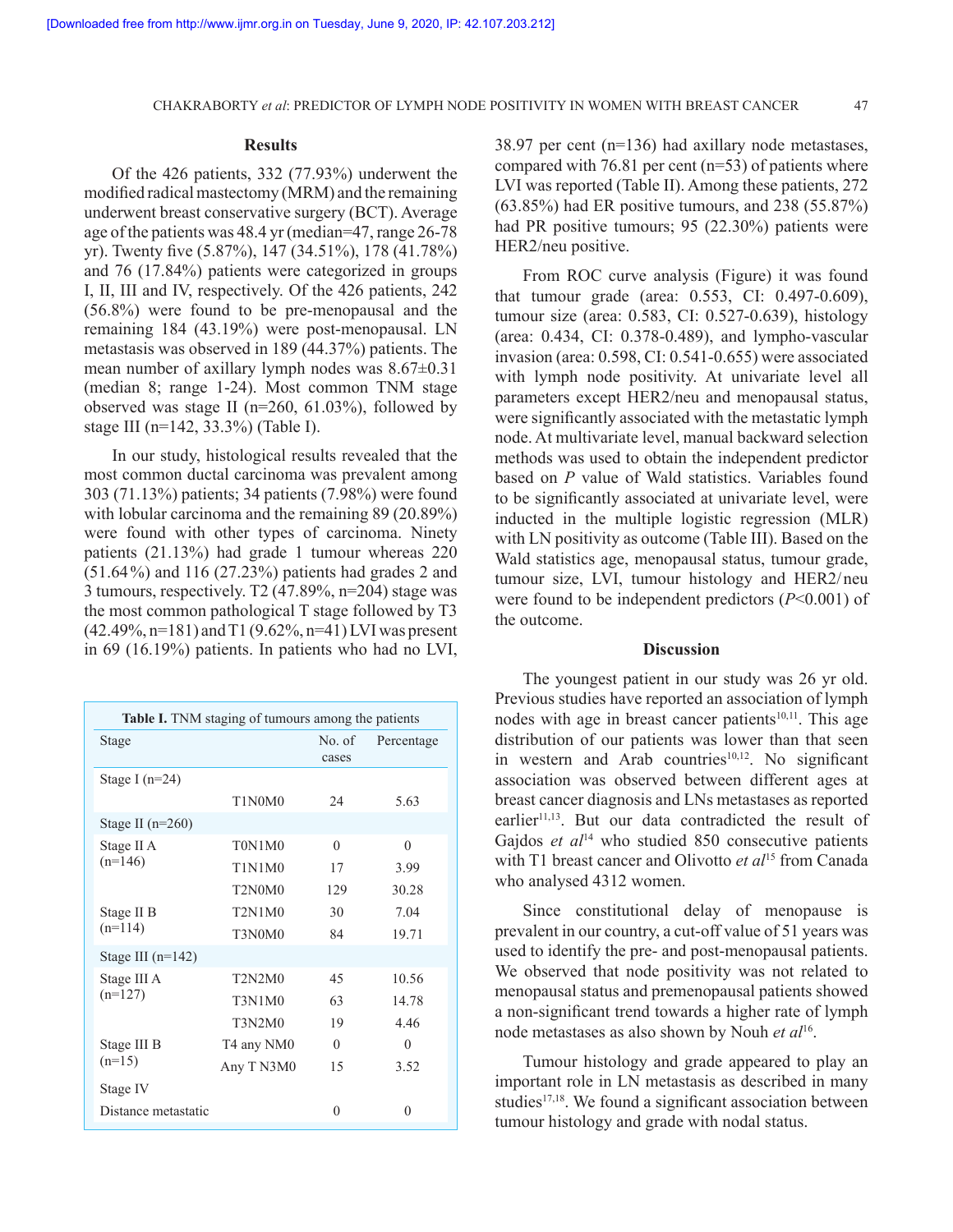|    | ٠           |  |
|----|-------------|--|
| ۰. | ٦<br>×<br>٦ |  |

## 48 INDIAN J MED RES, MAY (SUPPL.) 2016

|                            |                                            |                  | Table II. Relationships between axillary nodal metastasis and clinico-pathological factors |                |                  |             |
|----------------------------|--------------------------------------------|------------------|--------------------------------------------------------------------------------------------|----------------|------------------|-------------|
|                            | Node Positive <sup>#</sup> $N_{+}$ (n=189) |                  |                                                                                            |                |                  |             |
| No. of nodes               |                                            |                  |                                                                                            |                |                  |             |
|                            | $1-3$ (n=24)                               | 4-9 $(n=87)$     | $10-15$ (n=63)                                                                             | $16+ (n=15)$   | Total (%)        | N(%)        |
| Age group $*(yr)$          |                                            |                  |                                                                                            |                |                  |             |
| 25-35                      | 7                                          | $\sqrt{6}$       | $\boldsymbol{0}$                                                                           | $\mathbf{1}$   | 14(7.40)         | 11(4.64)    |
| $>35-45$                   | $8\,$                                      | 29               | 22                                                                                         | 2              | 61 (32.28)       | 86 (36.29)  |
| $>45-55$                   | 6                                          | 37               | 35                                                                                         | 9              | 87 (46.03)       | 91 (38.4)   |
| $>55$                      | 3                                          | 15               | 6                                                                                          | 3              | 27 (14.29)       | 49 (20.68)  |
| Menopause status           |                                            |                  |                                                                                            |                |                  |             |
| Pre-menopause              | 18                                         | 55               | 31                                                                                         | $\overline{9}$ | 113 (59.79)      | 129 (54.43) |
| Post menopause             | 6                                          | 32               | 32                                                                                         | 6              | 76 (40.21)       | 108 (45.57) |
| Histology <sup>*¥</sup>    |                                            |                  |                                                                                            |                |                  |             |
| Ductal                     | 14                                         | 69               | 49                                                                                         | 9              | 141 (74.60)      | 162(68.35)  |
| Lobular                    | 3                                          | 9                | 4                                                                                          | 5              | 21(11.11)        | 13 (5.49)   |
| Other                      | 7                                          | $\boldsymbol{9}$ | 10                                                                                         | $\mathbf{1}$   | 27 (14.29)       | 62(26.16)   |
| Tumour grading*,¥          |                                            |                  |                                                                                            |                |                  |             |
| $\mathbf{1}$               | $8\,$                                      | 12               | 10                                                                                         | $\mathbf{1}$   | 31 (16.40)       | 59 (24.89)  |
| 2                          | $12\,$                                     | 34               | 39                                                                                         | $\sqrt{6}$     | 91 (48.15)       | 129 (54.43) |
| 3                          | $\overline{4}$                             | 41               | 14                                                                                         | $8\,$          | 67(35.45)        | 49 (20.68)  |
| Tumour size (Stage)*,¥     |                                            |                  |                                                                                            |                |                  |             |
| $\mathop{\rm T}\nolimits1$ | $\,1$                                      | $\mathfrak{Z}$   | $\overline{9}$                                                                             | $\overline{4}$ | 17 (8.99)        | 24 (10.13)  |
| T <sub>2</sub>             | 15                                         | $28\,$           | 25                                                                                         | 7              | 75 (39.68)       | 129 (54.43) |
| T <sub>3</sub>             | $8\,$                                      | 56               | 29                                                                                         | 4              | 97 (51.33)       | 84 (35.44)  |
| Lymphovascular invasion*,¥ |                                            |                  |                                                                                            |                |                  |             |
| Present                    | $\mathfrak{Z}$                             | 19               | 25                                                                                         | 6              | 53 (28.04)       | 16(6.75)    |
| Absent                     | 21                                         | 68               | 38                                                                                         | 9              | 136 (71.96)      | 213 (89.87) |
| Unspecified                | ---                                        | ---              | $---$                                                                                      | ---            | $\boldsymbol{0}$ | 8(3.38)     |
| Oestrogen receptor         |                                            |                  |                                                                                            |                |                  |             |
| Positive                   | 16                                         | 51               | 39                                                                                         | 12             | 118 (62.43)      | 154 (64.98) |
| Negative                   | 8                                          | 36               | 24                                                                                         | 3              | 71 (37.57)       | 83 (35.02)  |
| Progesterone receptor      |                                            |                  |                                                                                            |                |                  |             |
| Positive                   | $\mathfrak{g}$                             | 48               | 37                                                                                         | 9              | 103(54.5)        | 135 (56.96) |
| Negative                   | 15                                         | 39               | 26                                                                                         | $\sqrt{6}$     | 86 (45.50)       | 102(43.04)  |
| Her2/neu status*,¥         |                                            |                  |                                                                                            |                |                  |             |
| Overexpressed              | $\overline{2}$                             | 29               | 13                                                                                         | $\sqrt{6}$     | 50(26.45)        | 45 (18.99)  |
| Not overexpressed          | $22\,$                                     | 58               | $50\,$                                                                                     | $\overline{9}$ | 139 (73.55)      | 192 (81.01) |
|                            |                                            |                  |                                                                                            |                |                  |             |

# N+: No patients with involved metastatic lymph node; ## N0: patients without any involvement of lymph nodes

\**P*<0.005 for node positive and node negative  $(\chi^2 \text{ test})$ 

¥: *P*≤0.02 for node positive subgroups (χ² test)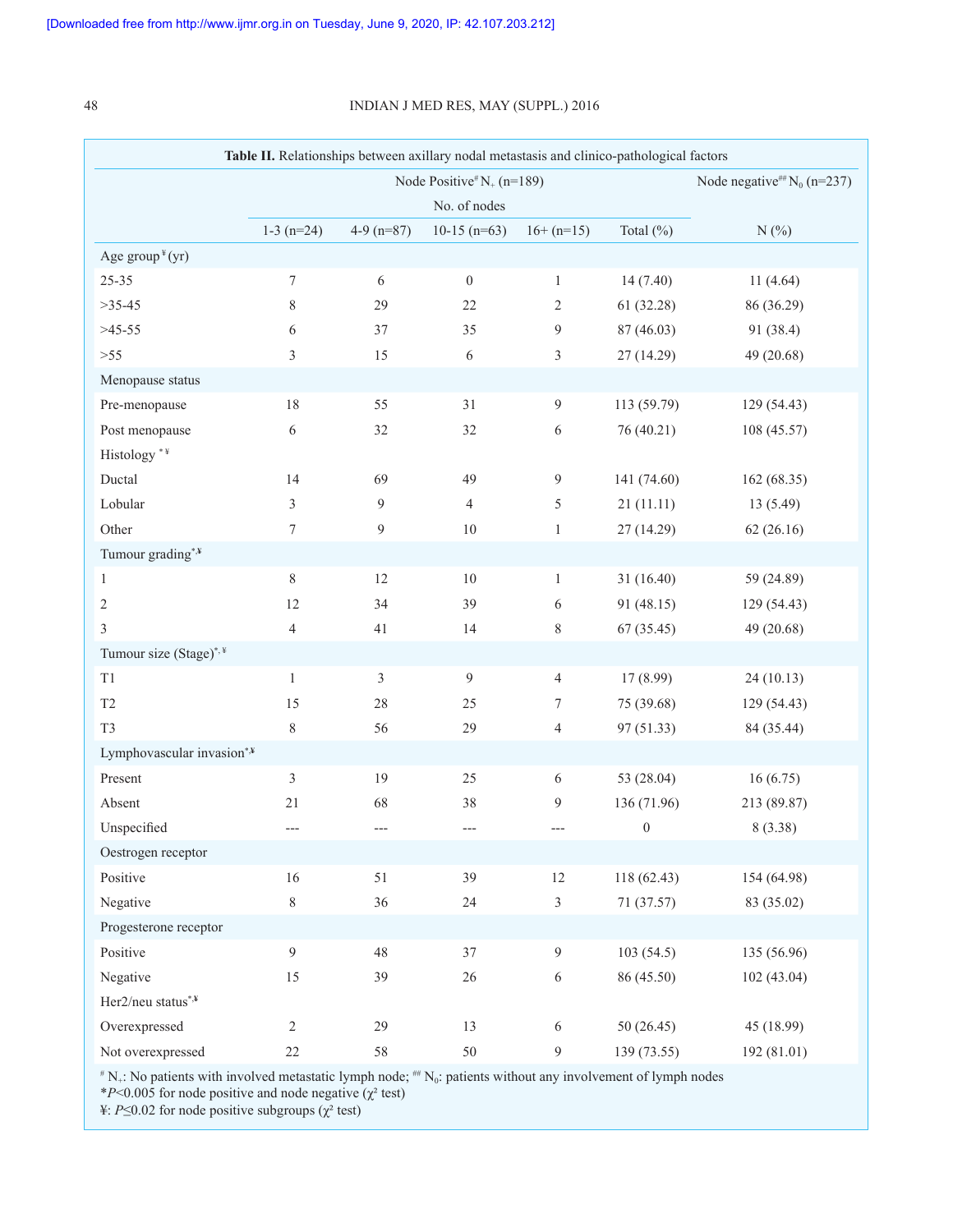

**Figure.** Receiver operating characteristic (ROC) curves for the prediction of the presence of lymph node metastasis by variables of tumour grade, Tumor size, lymphovascular invasion and tumour histology.

Tumour size is an important determinant factor in LN metastasis. Postacı *et al*19 reported a close relationship between tumour size and axillary lymph node involvement. The risk of axillary lymph node metastasis increases as tumour size increases which suggests that nodal metastasis is indicative of tumour chronology<sup>20</sup>. T stage was significantly associated with nodal positivity. Larger tumour size was found to be an independent predictor of node positive disease in our study, concurring with data from several other centers<sup>21,22</sup>.

In patients with axillary lymph node metastasis, presence of LVI plays as an independent significant progonostic factor. LVI was found to be significantly associated with the axillary LNs in our study. Rezaianzadeh *et al*23 showed that in breast cancer the prognostic value of lymphovascular invasion was significantly concomitant with metastatic axillary lymph nodes. Hence LVI plays a crucial role in the therapeutic protocol of breast cancer patients and is used as a decision making tool in the adjuvant chemotherapy.

The predictive role of sex hormone receptor status in previous investigations has been controversial, with some studies showing no value for ER or PR status $14,21$ and others pointing to lower risk of axillary lymph node metastases in tumours negative for either receptor $24$  or for PR only<sup>25</sup>. In our study, hormone receptor status was not found to be related to the LN metastasis. Ravdin *et al*26 reported that PR concentrations were associated independently with an increased risk of axillary lymph node metastases.

On univariate analysis it was observed that tumour histology, tumour stage, presence of LVI, ER status, PR status and higher grade tumours were significantly associated with a higher risk of nodal metastases.

| Independent variable     | Univariate analysis (Age adjusted) |            |       |        | Multivariate Analysis                     |               |        |        |
|--------------------------|------------------------------------|------------|-------|--------|-------------------------------------------|---------------|--------|--------|
|                          | $P$ value                          | Odds ratio |       | 95% CI | $P$ value<br>of Wald<br><b>Statistics</b> | Odds<br>ratio | 95% CI |        |
|                          |                                    |            | Lower | Upper  |                                           |               | Lower  | Upper  |
| Age                      |                                    |            |       |        | < 0.001                                   | 0.325         | 0.178  | 0.595  |
| Menopause status         | 0.788                              | 0.923      | 0.513 | 1.659  | 0.022                                     | 0.223         | 0.0621 | 0.804  |
| <b>Histology</b>         | 0.003                              | 0.585      | 0.409 | 0.838  | < 0.001                                   | 0.247         | 0.143  | 0.426  |
| Tumour grade             | < 0.001                            | 4.694      | 2.799 | 7.870  | < 0.001                                   | 5.140         | 2.544  | 10.385 |
| Tumour size              | < 0.001                            | 5.809      | 3.383 | 9.977  | < 0.001                                   | 14.675        | 6.487  | 33.195 |
| Lympho-vascular invasion | 0.013                              | 1.773      | 1.129 | 2.784  | < 0.001                                   | 3.580         | 1.991  | 6.435  |
| ER                       | 0.016                              | 0.484      | 0.269 | 0.874  | 0.850                                     | 1.135         | 0.304  | 4.237  |
| <b>PR</b>                | 0.041                              | 0.553      | 0.314 | 0.975  | 0.084                                     | 0.327         | 0.0920 | 1.163  |
| HER2/neu                 | 0.756                              | 1.094      | 0.620 | 1.931  | < 0.001                                   | 5.296         | 2.268  | 12.368 |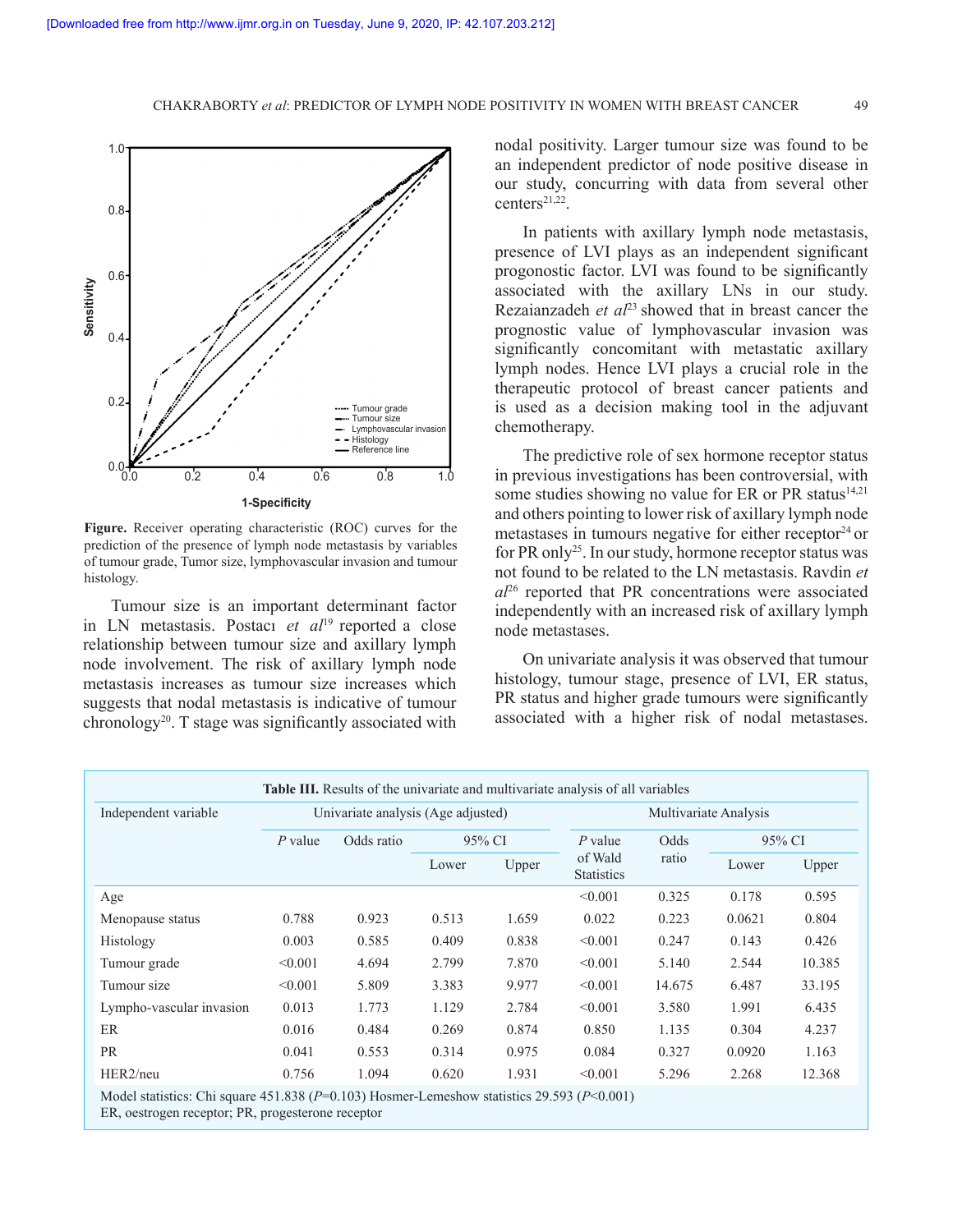However, on multivariate analysis, age, menopausal status, tumour grade, tumour size, LVI, tumour histology and HER2/neu were independent predictors based on the logistic regression. These findings though supported the study of Harden *et al*<sup>27</sup> following multivariate analysis but contradicted the report that tumour grade was not associated with positive LN.

In our study, T2N0M0 stage was most common in 30.28 per cent patients. Nigam *et al*<sup>28</sup> studies 328 patients with breast cancer in west Delhi and found T2N0M0 stage in 19.5 per cent cases.

Nisa *et al*<sup>29</sup> have shown a positive relationship between ER, PR and HER2/neu and axillary lymph node metastases. Our study showed an inverse relationship. Most importantly, we found HER2/neu status to be associated with the number of positive lymph node.

Though our study revealed significant association of lymph node with other pathological factors, it had few limitations like small sample size, retrospective nature and it was conducted at a single institution.

In conclusion, our study showed that the best predictive variables to axillary lymph node involvement in breast cancer were tumour histology, tumour grade, tumour stage and lympho-vascular invasion. Neither hormonal receptors (ER/PR) nor tumour markers (HER2/neu) were good determinants for the outcome in the studied sample. Further, our data indicated that the axillary lymph node status was not only a reflection of the chronological age of a tumour, but also of tumour biology. The current data may be used to tailor the management protocol of patients with breast carcinoma to accurately aim the diagnostic and therapeutic procedures, thus improving the quality of life of the patients. Future prospective studies have to be conducted to confirm and add to these findings.

### **Acknowledgment**

Authors acknowledge the West Bengal University of Health Sciences, Kolkata, to which the institute is affiliated for overall support, and thank Ms Deboshree M. Bhattacharyya (NCRI) for language correction, Drs Subir Roy and Ujjal Ray (Department of Pathology, NCRI) for pathological support.

## *Conflicts of Interest*: None.

### **References**

1. Jatoi I, Hilsenbeck SG, Clark GM, Osborne CK. Significance of axillary lymph node metastasis in primary breast cancer. *J Clin Oncol* 1999; *17* : 2334-40.

- 2. Molino A, Giovannini M, Auriemma A, Fiorio E, Mercanti A, Mandara M, *et al*. Pathological, biological and clinical characteristics, and surgical management, of elderly women with breast cancer. *Crit Rev Oncol Hematol* 2006; *59* : 226-33.
- 3. Diab SG, Elledge RM, Clark GM. Tumor characteristics and clinical outcome of elderly women with breast cancer. *J Natl Cancer Inst* 2000; *92* : 550-6.
- 4. Singh R, Hellman S, Heimann R. The natural history of breast carcinoma in the elderly: implications for screening and treatment. *Cancer* 2004; *100* : 1807-13.
- 5. Voordeckers M, Vinh-Hung V, Van de Steene J, Lamote J, Storme G. The lymph node ratio as prognostic factor in nodepositive breast cancer. *Radiother Oncol* 2004; *70* : 225-30.
- 6. Elston CW, Ellis IO. Pathological prognostic factors in breast cancer. I. The value of histological grade in breast cancer: experience from a large study with long-term follow-up. *Histopathology* 1991; *19* : 403-10.
- 7. Rosen PP, Oberman HA. Cystosarcoma phyllodes. In: Rosai J, Sobin LH, editor. *Atlas of tumor pathology*. *Tumors of the mammary gland*. Washington DC: Armed Forces Institute of Pathology; 1993. p. 107-15.
- 8. deMascarel I, MacGrogan G, Debled M, Sierankowski G, Brouste V, Mathoulin-Pelissier- S, *et al*. D2-40 in breast cancer: should we detect more vascular emboli? *Mod Pathol* 2009; *22* : 216-22.
- 9. Hayes DF, Allred C, Anderson BO, Anderson S, Ashley P, Barlow W, *et al*. Breast. In: Edge SB, Byrd DR, Compton CC, Fritz AG, Greene FL, Trotti A, *et al.* editors*. AJCC cancer staging manual*. 7th ed. New York: Springer; 2010. p. 347-76.
- 10. Abalkhail AA, Zahawi HM, Almasri NM. The role of young population structure in determining age distribution of breast cancer in Jordan. *J Bahrain Med Soc* 2003; *15* : 28-33.
- 11. Ivković-Kapicl T, Panjković M, Ninčič D, Kneževič-Ušaj S. Factors correlating with lymph node metastases in patients with T1 ductal invasive breast cancer. *Arch Oncol* 2006, *14* : 19-22.
- 12. Ferlay J, Bray F, Pisani P, Parkin DM. GLOBOCAN 2002. Cancer incidence, mortality and prevalence worldwide. IARC Cancer Base no. 5, version 2.0. Lyon, France: IARC Press; 2004. Available from: *http://www-dep.iarc.fr/globocan/ database.htm*., accessed on June 17, 2010.
- 13. Wildiers H, Van Calster B, van de Poll-Franse LV, Hendrickx W, Røislien J, Smeets A, *et al*. Relationship between age and axillary lymph node involvement in women with breast cancer. *J Clin Oncol* 2009; *27* : 2931-7.
- 14. Gajdos C, Tartter PI, Bleiweiss IJ. Lymphatic invasion, tumor size, and age are independent predictors of axillary lymph node metastases in women with T1 breast cancers. *Ann Sur* 1999; *230* : 692-6.
- 15. Olivotto IA, Jackson JS, Mates D, Andersen S, Davidson W, Bryce CJ, *et al.* Prediction of axillary lymph node involvement of women with invasive breast carcinoma: a multivariate analysis. *Cancer* 1998; *83* : 948-55.
- 16. Nouh MA, Ismail H, EI-Din NH, EI-Bolkainy MN. Lymph node metastasis in breast carcinoma: clinicopathological correlations in 3747 patients. *J Egypt Natl Canc Inst* 2004; *16* : 50-6.